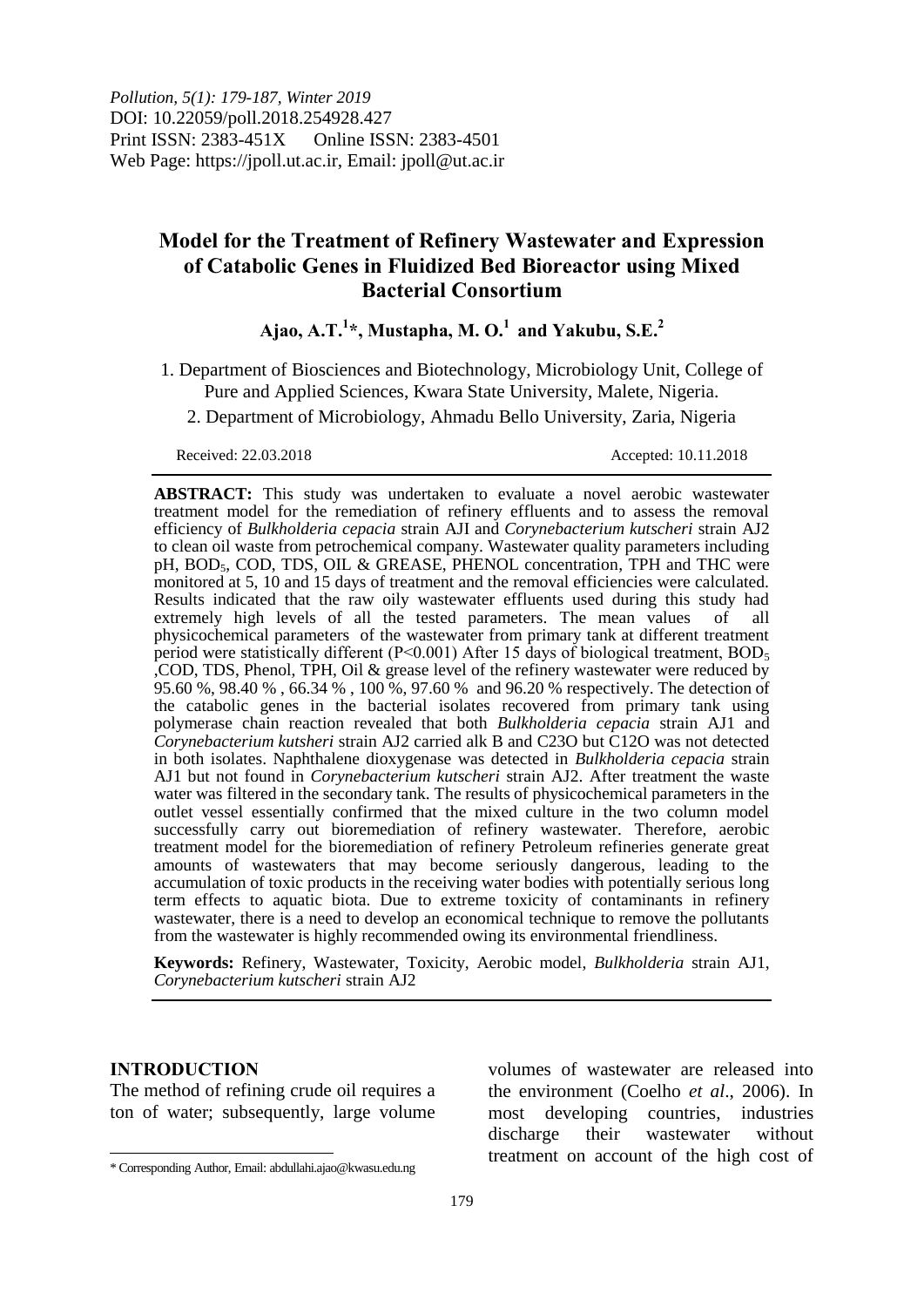existing treatment developments. Refinery effluent is extremely toxic and poses an incredible threat to the nearby communities and a major source of environmental risk due to the presence of petroleum hydrocarbon. Therefore, Petroleum refining wastewater has to be sufficiently treated for quality to meet the established regulations before being discharged into the stream. (Musa *et al*., 2015; Santo *et al*., 2015).However, Physical and chemical methods of treating refinery wastewater are expensive and generation of large amount of sludge. Therefore, there is a need for a more robust and cost effective treatment technology (Musa *et al*., 2015). The Presence of pollutants in normal water alters the quality and often poses serious threats to aquatic life. Distinctive studies have shown positive correlation between pollution from petrochemical and refinery effluents and the health of aquatic organisms (Otunkunefor & Obiukwu, 2005). Hence, release of untreated petroleum refining wastewater into water bodies may pose both environmental and human health's hazard due to the release of their toxic contents (Duniya *et al*., 2016). As a result of the incapability of purification frameworks, wastewaters may become hazardous, leading to the accumulation of toxic products of the receiving water bodies of potentially major impact on the ecosystems (Beg *et al*., 2001; Beg *et al*., 2003; Otunkunefor & Obiukwu, 2005). Numerous studies have already shown the presence of large and different populations of microbes with diverse metabolic capacities of petroleum systems (Magot *et al*., 2000; Aitken *et al*., 2004). Knowledge of the bacterial composition and catabolic genes involved in the degradation of hydrocarbons, description of microbial metabolic pathway and additionally a superior application of particular microorganisms in biodegradation or bioremediation processes is desirable (Verde *et al*., 2013). Horizontal

gene transfers enhance the biodegradation process by creating the development of an efficiently degrading microbial community. Hence, the demonstration of specific degradative genes on mobile genetic elements or the determination of genes that are able to promote HGT is evidence that a bioremediation process has been successful (Wilson *et al*., 2003; Nie *et al*., 2014). There are several catabolic genes that play a major roles as well as markers for characterizing the microbial community of petroleum hydrocarbons polluted site (Shahi *et al*., 2016).

This work is a pilot scale aiming to using aerobic treatment model for the bioremediation of refinery effluents.

# **MATERIALS AND METHODS**

The bacterial strains *Bulkholderia cepacia* strain **AJ1** and *Corynebacterium kutsheri* strain **AJ2** isolated from refinery wastewater samples as reported previously (Ajao *et al*., 2013; Ajao *et al*., 2014) were grown and maintained in oil agar. The experimental set up for the bioremediation of refinery effluent was adopted from the model suggested by Porwal *et al. (*2015); the schematic diagram of the experimental set-up is shown in Fig. 1.

All the plastic containers used for the bioremediation process were washed with alcohol to make it sterile and then rinsed with sterile distilled water. The laboratory scale 1.5 L reactor (primary tank) was then fed with 1 L autoclaved untreated refinery wastewater. The autoclaved effluent was cooled to room temperature and then added to the reactor supplemented with About 2 % molasses and mineral medium with following, composition of mineral medium (MM) as described by Porwa *et al*. (2014)  $(g/L):$  Na<sub>2</sub>HPO<sub>4</sub> – 2.2; KH<sub>2</sub>PO<sub>4</sub> – 1.4;  $MgSO_4.7H_2O - 0.6$ ;  $(NH_4)_2SO_4 - 3$ ; yeast extract – 1; NaCl – 0.05; CaCl<sub>2</sub>.7H<sub>2</sub>O – 0.02; FeSO<sub>4</sub>.7H<sub>2</sub>O – 0.01. The medium was supplemented with 1 mL of the trace elements solution Porwal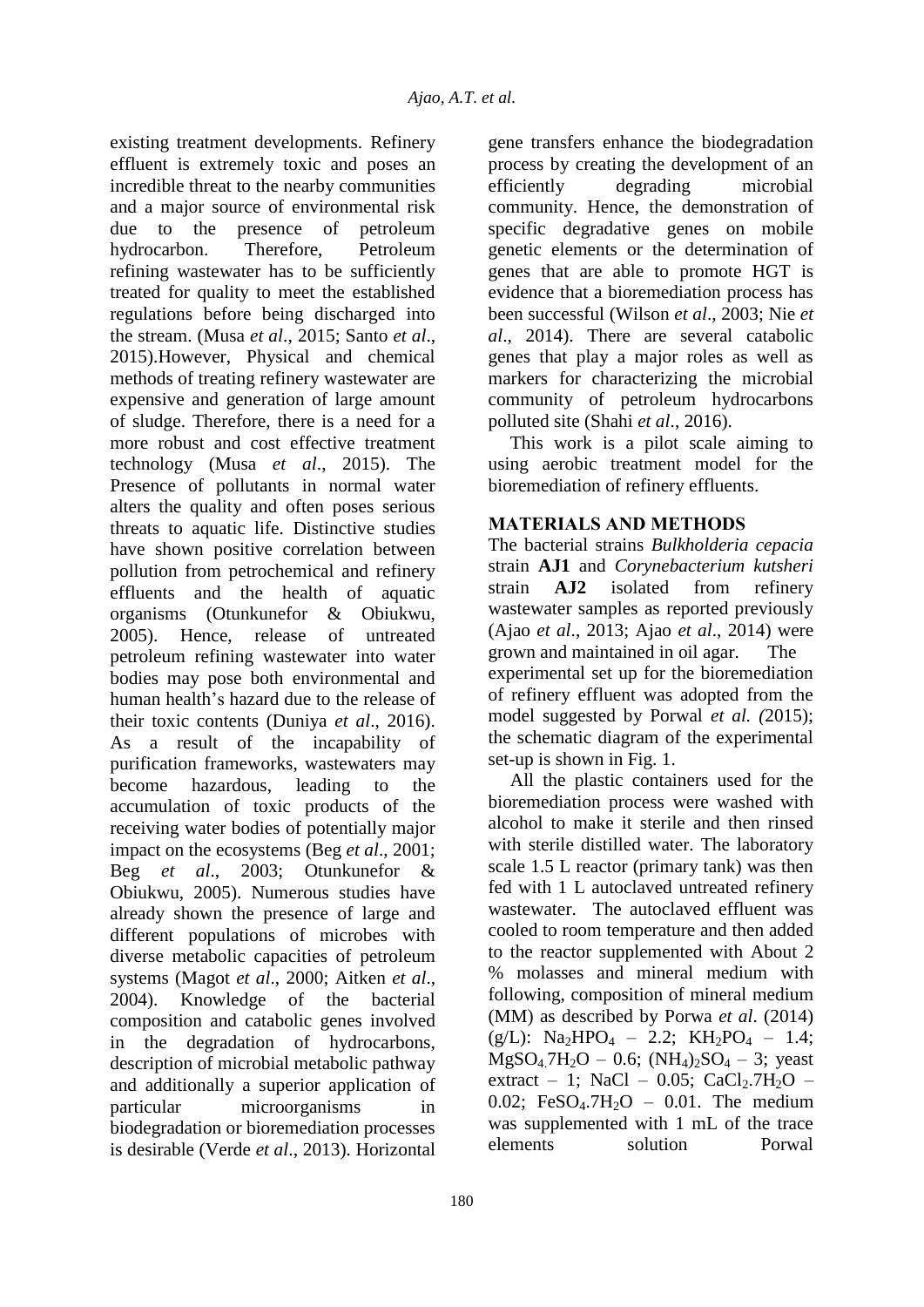

**Fig. 1. Schematics of the experimental setup for bioremediation of refinery effluent**

*et al.* (2015) (mg/L): ZnSO<sub>4</sub>.7H2O - 50;  $MnCl<sub>2</sub>.4H<sub>2</sub>O - 400$ ;  $CoCl<sub>2</sub>.6H<sub>2</sub>O - 1$ ;  $CuSO<sub>4</sub>.5H<sub>2</sub>O$  – 0.4;  $H<sub>3</sub>BO<sub>2</sub>$  – 2;  $Na<sub>2</sub>MoO<sub>4</sub>.2H<sub>2</sub>O - 500$ . The experimental flasks were inoculated following the method of (Ajao *et al*., 2014). Experimental set up was left for 20 days. Samples were taken aseptically from the primary tanks and outlet tank at 5, 10 and 15 days interval for pH,  $BOD<sub>5</sub>$  COD, Oil and Grease, Phenol concentration, Total Dissolved Solid, Total Petroleum Hydrocarbon and Total Viable Count for the assessment of the performance of the set up for a period of 15 days.

Several protocols from different Authors were followed for the determination of total dissolved solid (TDS) Tufekci *et al*. (1998), Dissolved oxygen (DO) of the effluent samples were measured by Hanna Instruments: H19829. The pH was determined by using Hanna Instruments pH meter, Model pH-600AQ. BOD and COD were determined by 5-Day BOD test and Closed Reflux, Titrimetric Method, respectively Anonymous and APHA 1998; APHA 2005. The phenol concentration was determined using spectrophotometric method APHA (2005); Banerjee & Ghoshal (2016). Oil & grease was determined by Liquidliquid extraction procedure as reported by Adewuyi & Olowu (2012) and Method of Chikere & Ekwuabu 2014 was adopted to carry out Total heterotrophic Counts (THC). Molecular characterization of the bacterial isolates was done by sequencing of their 16S rRNA gene. The 16S rDNA was amplified using PCR with Taq polymerase (Qiagen) and the universal primer pair of 27F (5- AGAGTTTGATCCTGGCTCAG-3) and 1523R (5- GGTTACCTTGTTACGACTT-3) (Weisburg *et al*., 1991). The 16S rDNA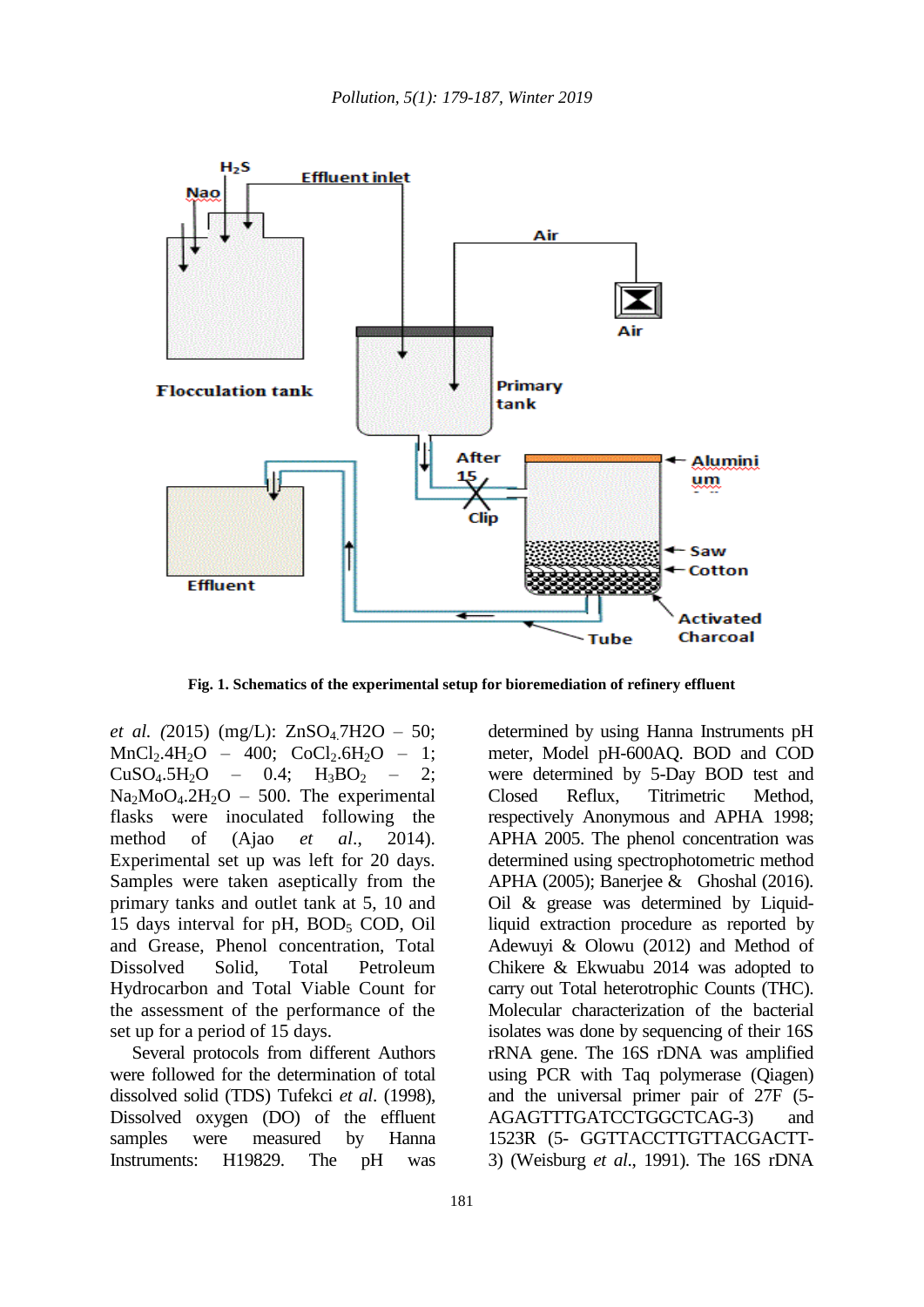sequences of the bacterial isolates were BLAST (Basic local alignment search tool) searched against the sequences of 16S rRNA of bacterial isolates available in the Genbank Nucleotide Database (http://www.ncbi.nih.gov/blast) Sequences with more than 98 % identify with a GenBank sequence were considered to be of the same species as the highest scorematching sequence on the public sequence databases (Altschul *et al.* 1997).

Related sequences were obtained from the GenBank database (National Center for Biotechnology Information, NCBI) using the BLASTN search program. The 16S rRNA sequences determined and reference sequences obtained from GenBank databases were aligned using the multiple sequence alignment software CLUSTAL W ver. 1.81. Phylogenetic tree was constructed with MEGA 6.0 based on the 16S rDNA sequences of some selected strains and **AJ1** and **AJ2**. The sequences were submitted to the GenBank database and assigned an accession number of MH382819 and MH382820 respectively.

Polymerase chain reaction: For screening of catabolic genes viz. alkB, C12O, C23O and nahAc in the isolates of *Bulkholderia cepacia* strain **AJ1** and *Corynebacterium kutscheri* strain **AJ2** primers specific for those genes were used in PCR assays.Alkane monooxygenase (alkB), Catechol dioxygenase (*C12O* and *C23O*), and Naphthalene dioxygenase (nahAc ) genes were listed in Table 1. PCR conditions were initial denaturation for 5min at 95 $^{0}$ C, 35 cycles with 40 s at 94 $^{0}$ C, 40 s at 55  $^{0}C$ , 60 s at 72  $^{0}C$ , and final elongation for 7min at 72 $^{0}$ C for all genes *alkB, C12O, C23O and nahAc* Rajaei *et al*., 2013. However, PCR was performed for Catechol 1,2- dioxygenase (*C12O*) and Catechol 2,3-dioxygenase (*C23O*) genes with initial denaturation for 5min at 95 $\mathrm{^{0}C}$ , 35 cycles with 20 s at 94  $^0C$ , 30 s at 63  $^0C$ , and 45 s at 72 $^{0}$ C, and final elongation for

5min at 72 $\degree$ C. The PCR products were analyzed in 1.5 per cent agarose gel prepared in 1X TAE buffer (40mM Trisacetate and 1mM EDTA, pH 8.0) containing ethidium bromide (0.3 μg/ml). Electrophoresis was done at 7 volts/cm for 1 h 30 min. Finally, photograph of the gel was taken with digital camera.

## **RESULTS AND DISCUSSIONS**

The mean values of the physicochemical characteristics such as BOD5 , COD, TDS, Phenol concentration, TPH and Oil & grease level of refinery wastewater prior to the treatment were 236, 875, 446, 68.13, 41.2 and 56.12 mg/L respectively shown in Table 2. The mean values of all physicochemical parameters of the wastewater from primary tank at different treatment period were statistically different (P˂0.001). The efficiency of the treatment after 15 days of biological treatment the BOD<sup>5</sup> ,COD, TDS, Phenol, TPH, Oil & grease level of the refinery wastewater were 95.60 %, 98.40 % , 66.34 % , 98.5 %, 97.60 % and 96.20 % respectively. The results of physicochemical parameters in the outlet tank essentially confirmed that the mixed culture in the two column model successfully carried out bioremediation of refinery wastewater.

The phylogenetic relationship among the strains **AJ1**, **AJ2** and other related bacteria found in the GenBank database. The homology assay result indicated that the strains **AJ1** and **AJ2** were in the phylogenetic branches of the *Burkholderia and Corynebacterium* spp. **AJ1** exhibited maximum identities (100 %) to *B. cepacia strain ATCC 25416* while **AJ2** showed maximum identities (100 %) to *Corynebacterium strain CIP* 103423 and CIP 103423 showed in Fig. 2. The bacterial isolates clustered with members of the genera *Burkholderia and Corynebacterium*, thus differentiating the bacterial isolates on the genetic basis.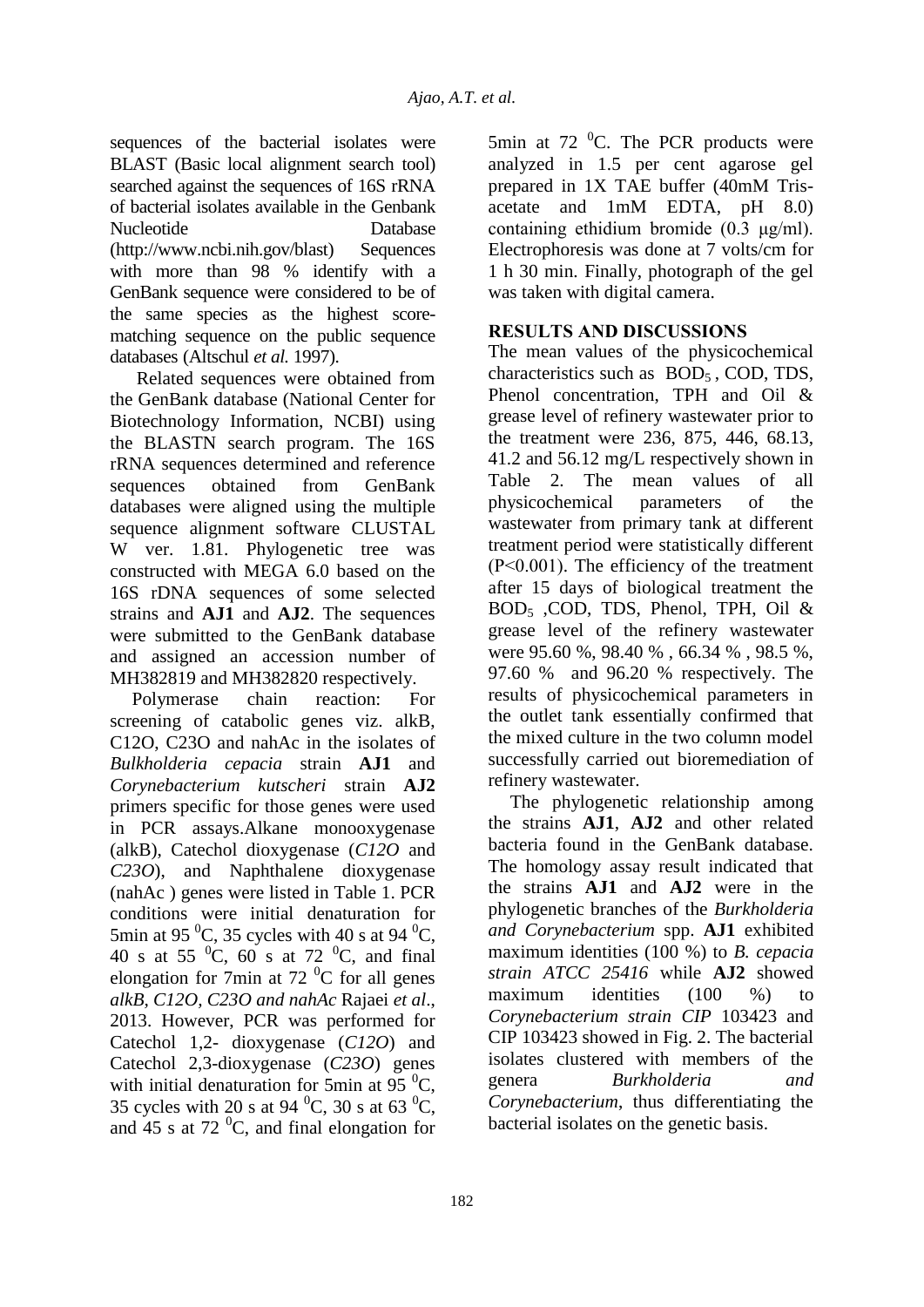#### *Pollution, 5(1): 179-187, Winter 2019*

| Gene              | <b>Sequence Primers</b>                | <b>Fragment</b> size<br>(bp) |  |
|-------------------|----------------------------------------|------------------------------|--|
| $alkB-$           | F:5'-TGGCCGGCTACTCCGATGATCGGAATCTGG-3' | 870                          |  |
|                   | R:5'-CGCGTGGTGATCCGAGTGCCGCTGAAGGTG-3' |                              |  |
| C <sub>12</sub> O | F: 5'-GCCAACGTCGACGTCTGGCAGCA-3'       | 350                          |  |
|                   | R: 5'-CGCCTTCAAAGTTGATCTGCGTGGTTGGT-3  |                              |  |
| C <sub>23</sub> O | F: 5'-AAGAGGCATGGGGGCGCACCGGTTCGA-3'   | 900                          |  |
|                   | R: 5'-TCACCAGCAAACACCTCGTTGCGGTTGCC-3' |                              |  |
| nahAc             | F:5'-TGGCGATGAAGAACTTTTCC-3'           | 487                          |  |
|                   | R:5'-AACGTACGCTGAACCGAGTC-3'           |                              |  |

#### **Table 1. Primer sequence, expected PCR products and amplified internal fragments of catabolic genes in bioremediation of refinery effluent.**

Alk B Alkane monooxygenase; C12O Catechol-1,2-dioxygenase; C23O Catechol-2,3-dioxygenase, nahAc Naphthalene dioxygenase; A : *Bulkholderia cepacia* B: *Corynebacterium kutscheri*

| Table 2. Physicochemical characteristics of refinery wastewater fed into Fluidized bioreactor |  |  |  |  |  |  |
|-----------------------------------------------------------------------------------------------|--|--|--|--|--|--|
|-----------------------------------------------------------------------------------------------|--|--|--|--|--|--|

| <b>Parameters</b>        | Mean $\pm$ Standard deviation          |
|--------------------------|----------------------------------------|
| pH                       | $8.00 \pm 0.25$                        |
| $BOD5$ (mg/L)            | $236 \pm 0.40$                         |
| $COD$ (mg/L)             | $875 \pm 3.92$                         |
| TDS $(mg/L)$             | $446.4 \pm 5.25$                       |
| Phenol $(mg/L)$          | $68.13 \pm 0.36$                       |
| TPH (mg/L)               | $41.2 \pm 0.64$                        |
| Oil & Grease $(mg/L)$    | 56.12 $\pm 3.91$                       |
| THC (cfu/ml)             | $6.2 \times 10^{3}$                    |
| $\mathbf{r}$<br>.<br>. . | 1.005.01<br>$T = T$<br>$\cdot$ $\cdot$ |

BOD<sup>5</sup> Biochemical oxygen demand; COD Chemical oxygen demand TDS Total dissolved solid THC Total heterotrophic count.



 $\frac{}{0.02}$ 

**Fig. 2. Phylogenetic tree constructed by Neighbor-Joining method derived from analysis of the 16S rRNA gene sequences of native isolates and related sequences obtained from NCBI. Scale bar, 0.2 substitutions per nucleotide position and numbers in parenthesis represent GenBank accession numbers.**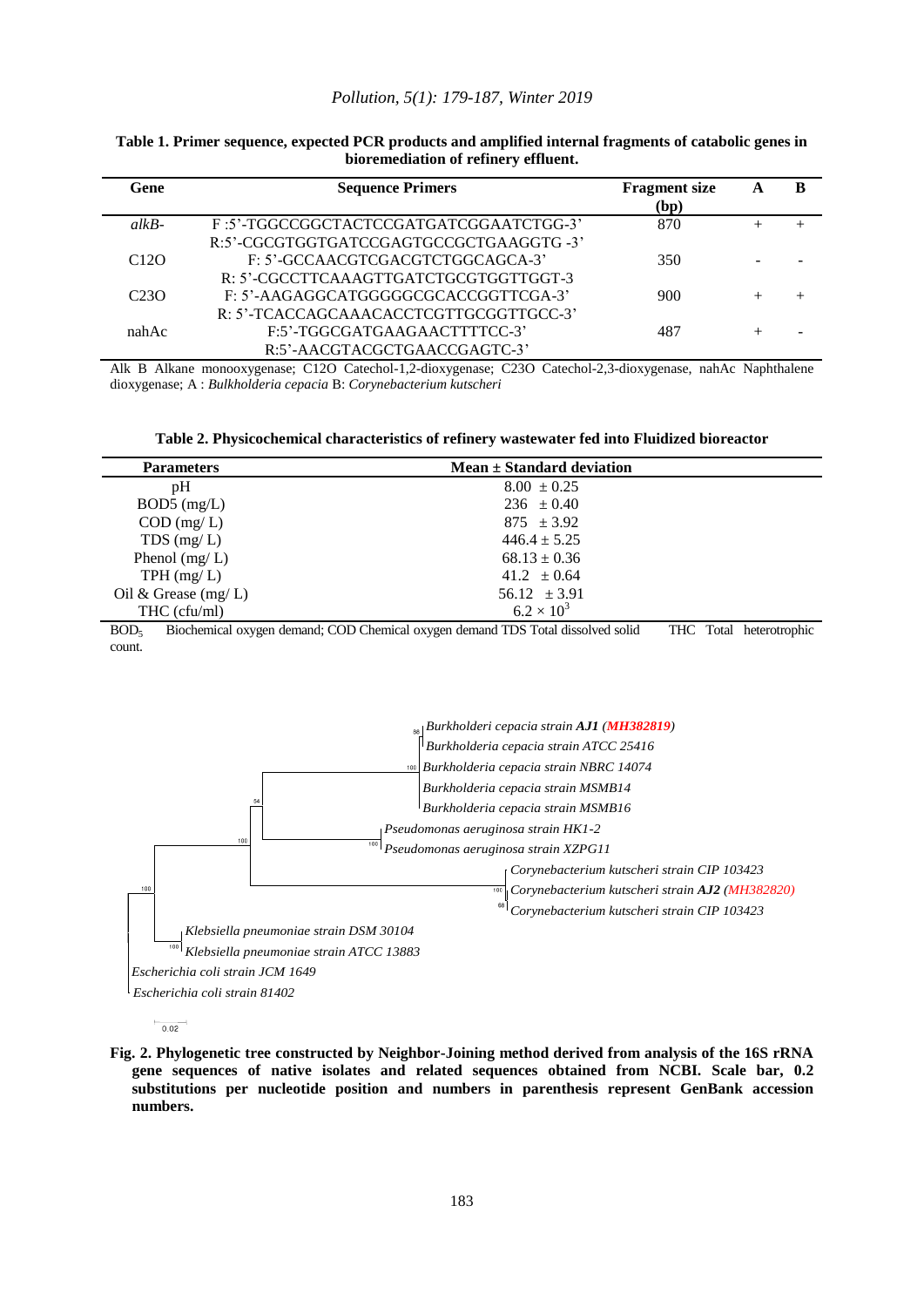The mean values of the raw refinery wastewater was 8.0 while, the highest pH values in the secondary tank were in ranges of (6.43-7.88). The mean values of the pH tend to fluctuate during bioremediation process, such fluctuations patterns is an evidence of chemical changes due to microbial enzyme activities (Atlas and Bartha 1992). The biochemical oxygen demand  $(BOD<sub>5</sub>)$  in both the reaction tank and outlet as presented in Table 2.0 ranged from (10-150) mg/ml. Mean values of BOD<sup>5</sup> found to reduce as treatment progressed. The efficiency of the treatment was statistically significant ( $p < 0.001$ ). The levels of Biological Oxygen Demand were high in raw wastewater shown in Table 1 which tends to reduce as the treatment progressed. Comparison of the mean values were statistically significant (P<0.01).This shows the capacity of the mixed culture to reduce  $BOD<sub>5</sub>$  in the effluent with 95.70 %. Biological oxygen demand (BOD) test represents waste loading and higher degree therefore indicates the presence of large amount of

organic pollutant and relatively higher level of microbial activities with consequent depletion of oxygen content.

The mean values of chemical oxygen demand (COD), Total dissolved solid (TDS), phenol concentration, total petroleum hydrocarbon (TPH) and oil and grease in secondary tank during bioremediation process ranged as (14.2- 196), (150-312), (1-33.41), (2.0-28.60) and (3.11-31.91) mg/ml with the following efficiency of 98.4 % , 66.34 %, 98.50 %, 97.6 % and 96.2 % respectively. All the mean values of the parameters recorded after 15 days of treatment and the mean values of outlet effluent were significantly not different ( $p < 0.001$ ). All the mean values of the parameters obtained at the every sampling duration between 5 to 15 days were significantly different. Total heterotrophic count was recorded after 10 days of treatment followed by 15 days. While, the least bacterial count was recorded in the outlet effluent this may be as a result of entrapment on the cotton wool and saw dust.

| <b>Duration</b>      |                          |                    |                    |                    |                   |                   |                |                     |
|----------------------|--------------------------|--------------------|--------------------|--------------------|-------------------|-------------------|----------------|---------------------|
| (days)               | pН                       | <b>BOD</b>         | <b>COD</b>         | <b>TDS</b>         | <b>Phenol</b>     | <b>TPH</b>        | Oil/Grease     | THC                 |
| 5                    | $7.13 \pm$               | $150.00 \pm$       | $196.06 \pm$       | $312.20 \pm$       | $33.41 \pm$       | $28.60 \pm$       | $31.91 \pm$    | $1.5 \times 10^5$   |
|                      | $0.02^{\rm a}$           | $4.68^{\rm a}$     | $5.16^{\circ}$     | $8.00^{\rm a}$     | $1.41^{\rm a}$    | $1.24^{\rm a}$    | $5.03^{\rm a}$ |                     |
| 10                   | $6.73 \pm$               | $85.12 \pm$        | $89.38 \pm$        | $266.00 \pm$       | $14.71 \pm$       | $12.11 \pm$       | $15.42 \pm$    | $4.6 \times 10^{9}$ |
|                      | $0.41^{ab}$              | $2.00^{b}$         | $3.16^{b}$         | $14.0^{b}$         | $1.11^{b}$        | $1.70^{b}$        | $1.18^{b}$     |                     |
| 15                   | $6.48 \pm$               | $10.11 \pm$        | 26.92              | $177.10 \pm$       | $1.16 \pm$        | $2.00 \pm 0.51^b$ | $3.11 \pm$     | $7.4 \times 10^{7}$ |
|                      | 0.51 <sup>ab</sup>       | $1.11^{\circ}$     | $\pm 0.00^{\circ}$ | 10.00 <sup>c</sup> | 0.01 <sup>c</sup> |                   | $0.08^{bc}$    |                     |
| Outlet               | $7.88 \pm$               | 10.00              | $14.20 \pm$        | $150.19 \pm$       | $0.00 \pm$        | $0.95 \pm 0.06^b$ | $2.51 \pm$     | $2.6 \times 10^{3}$ |
|                      | 0.61 <sup>c</sup>        | $\pm 0.00^{\circ}$ | 1.60 <sup>d</sup>  | 1.42 <sup>cd</sup> | $0.12^{\circ}$    |                   | $0.00^{bc}$    |                     |
| Efficiency<br>$(\%)$ | $\overline{\phantom{0}}$ | 95.70              | 98.40              | 66.34              | 100               | 97.60             | 96.20          |                     |

**Table 3. Physicochemical Characterization of Treated refinery Wastewater** 

BOD<sup>5</sup> Biochemical oxygen demand; COD Chemical oxygen demand TDS Total dissolved solid; THC Total Heterotrophic count; TPH Total petroleum hydrocarbon. Mean values with different superscripts in the same column are significant different. Mean values were separated using Duncan Multiple Range Test (DMRT).

COD is often used as indicator of water quality; The Chemical Oxygen Demand values recorded in the raw effluent was 875 mg/L which was drastically reduced to 14.20 mg/L in the outlet tank. The mean values obtained at different sampling time were statistically significant using Duncan multiple comparison at (P<0.01).In similar study Najafi *et al.* (2012) reported that (COD), PAHS and TPH reduction was increased by an increase in the reaction's duration from 1 day to 10 days and the percentage removal of (COD) reached to 100 % in 10 days with the initial concentration of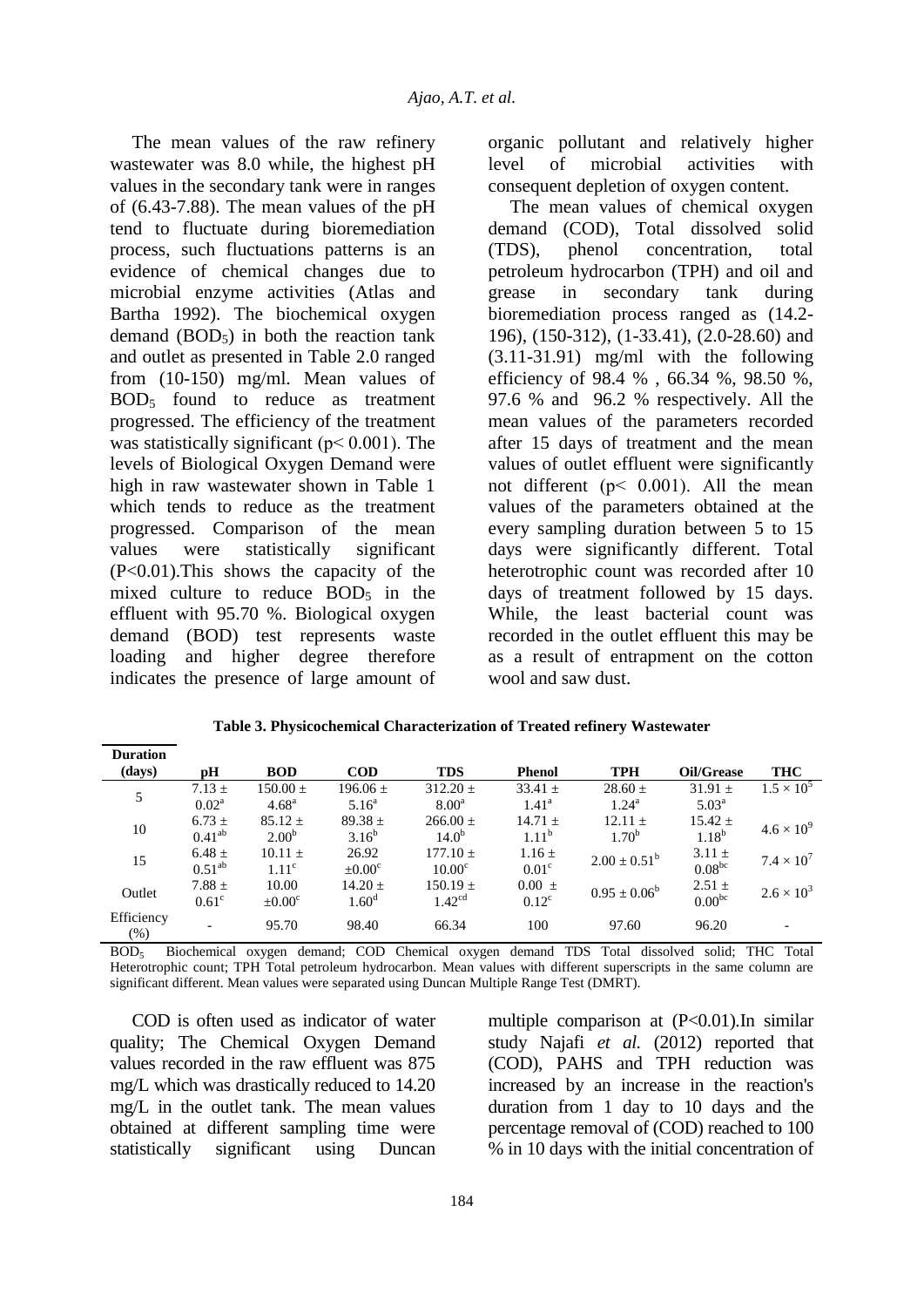440 mg  $MI<sup>-1</sup>$ . Banerjee and Ghoshal (2016) in their study reported the efficiency of *Bacillus cereus* in reducing the COD level and phenolic compounds by 95 % in the refinery wastewater using continuous mode of operation. The present findings have also demonstrated that the aerobic treatment model can reduce all the physicochemical parameters measured for specific duration of treatment in agreement with the work of Gargouri *et al*. (2011). The residual total petroleum hydrocarbon (TPH) decreased from 320 mgTPH  $1^{-1}$  to 8mg TPH  $1^{-1}$ . *Bulkholderia cepacia* and *Corynebacterium kutscheri* proved to have enzymatic and degradative capacity to synergistically degrade hydrocarbon component of the refinery wastewater, this assertion is in agreement with the work of Hamza *et al*. (2012) who reported that demonstrated 56.19 % and 52.43 % reduction in COD by *Bacillus subtilis and Micrococcus luteus respectively* with higher growth in the Bushnell-Haas medium supplemented with the refinery wastewater. Rapid degradation of crude oil in refinery effluent could be attributed to constant aeration provided during bioremediation. Thus, bio augmentation and nutrient amendment (Molasses) in the flocculation tank might also have contributed to biodegradation potential of the cultures in the primary tank. In a similar study, Agamuthu *et al*., 2013 reported rapid biodegradation (82 %) of used lubricant oil was achieved in a soil amended with sewage sludge. Also, Gang *et al*. (2013) also affirmed the assertion that supplementing PHs-contaminated soil with rice straw biochar resulted in the 84.8 % of TPHs degradation. In another study, Madedela *et al*., 2016 also reported that bio augmentation and nutrient amendment (glucose and NPK) resulted in the removal of 79.47 % PHs from crude oil treated soil after 30 days. Detection of the catabolic genes in the bacterial isolates recovered from primary tank revealed that both *Bulkholderia cepacia*  and *Corynebacterium kutsheri* carry alk B

and C23O but C12O was not detected in both isolates. Naphthalene dioxygenase was detected in *Bulkholderia cepacia* but not found in *Corynebacterium kutscheri*.

*xylE* gene was detected in both isolates which may have contributed to their synergistic degradation of the crude oil. Both isolates lack C12O but C23O were detected in them which in turn imply that both isolates used meta cleavage for degradation. Genes that are lacking in one isolate is present in the second isolate which allows to them exhibit synergism in the bioremediation of refinery effluent (Lappin *et al.,* 1985) .The results also confirmed the presence of *alkB*  and *xylE* genes in *both Bulkholderia cepacia* and *Corynebacterium kutsheri* the hypothesis that can explain this phenomenon may be attributed to the conservation of the genes among hydrocarbonoclastic organisms. The naphthalene dioxygenase (*nahAc*) gene was detected in *Bulkholderia cepacia* but not detected in *Corynebacterium kutsheri.* This gene has been reported to play a significant role in the degradation of naphthalene and other PAHs compounds (Guo *et al*., 2010).The degradation of aliphatic and polyaromatic hydrocarbons degradation have been attributed to the expression of catabolic genes such as monooxygenase (*alkB* and *alkB1*), dioxygenase (*nahAc*) and Catechol dioxygenase (C23O) genes which were detected in the current study.

Duniya *et al. (*2016) also demonstrated the presence of the genes for the hydrocarbon enzymes Catechol 2, 3 dioxygenase (C2,3O) in *Enterobacter hormaechei, Escherichia coli* and *Shigella flexneri*, from soil samples from Mechanic Workshops. The detection of these genes in *Bulkholdria cepacia* and *Corynebacterium kutscheri* confirms the genetic potential of such organisms to serve as bioremediation agents. It has been reported that the *alkB*  gene is in a mobile form and it is; therefore, very unstable Gerhardt (1981). Some alkane degradation genes may either be located on transposons (Van *et al*.,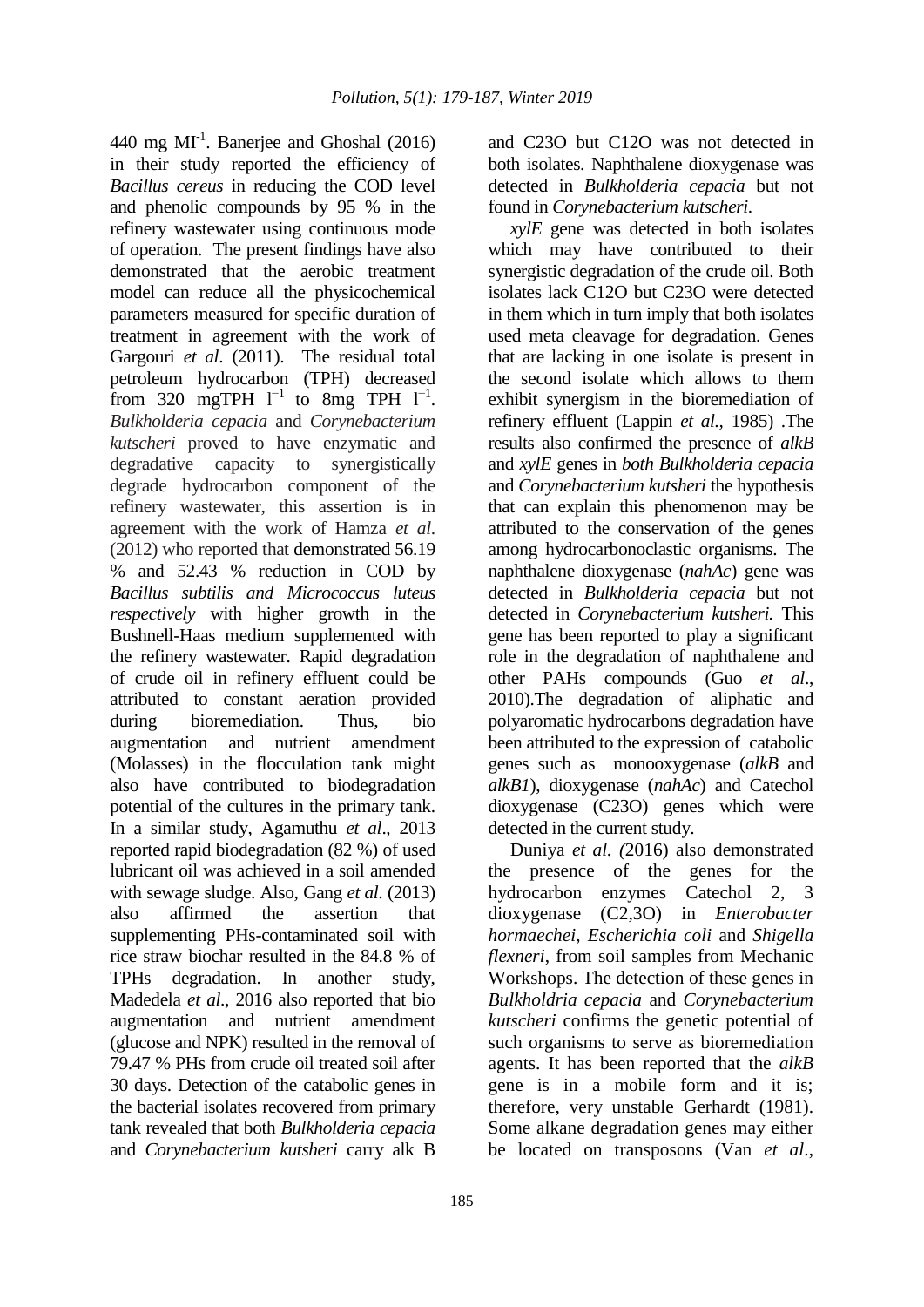2001), or on plasmids (Van *et al*., 1994; Sekine *et al.*, 2006) which may clearly facilitate their horizontal transfer. Matsumiya and Kubo (2007) reported that short chain alkanes are especially difficult for microorganisms to degrade in nature. *Burkholderia cepacia* has been widely reported in terms of degradation of the low-molecular-weight PAHs, naphthalene and phenanthrene (Laurie and Jones 2000).

## **CONCLUSIONS**

In conclusion, Crude petroleum is a complex mixture of hydrocarbon components; assemblies of mixed populations with overall broad enzymatic capacities are required for the biodegradation and bioremediation of crude oil contaminated environment. Therefore, an in-depth understanding of diversity and distribution of catabolic genes among microorganisms involved in degradation process would provide more chance towards bioremediation of refinery effluents.

## **REFERENCES**

Abdelwahab, O., Amin, N.K. and El-Ashtoukhy, E.-S. Z. (2009). Electrochemical removal of phenol from oil refinery wastewater. *J. Hazard. Mater.,* 163: 711–716.

Adewuyi, G. O. and Olowu, R. A. (2012). Assessment of oil and grease, total petroleum hydrocarbons and some heavy metals in surface and groundwater within the vicinity of NNPC oil depot in Apata, Ibadan metropolis, Nigeria. *International Journal of Research and Revies in Applied Sciences*, 13(1): 166–174.

Agamuthu, P., Tan, Y.S. and Fauziah, S.H. (2013). Bioremediation of hydrocarbon contaminated soil using selected organic wastes. *Procedia Environ. Sci.*, 18:694-702.

Aitken, C. M., Jones, D.M. and Larter, S.R. (2004). Anaerobic hydrocarbon biodegradation in deep subsurface oil reservoirs. *Nature*, 431: 291-294.

Ajao, A. T., Yakubu S. E., Umoh, V. J. and Ameh, J. B. (2014). Enzymatic Studies and Mineralization Potential of *Burkholderia cepacia* and *Corynebacterium kutscheri* Isolated from Refinery Sludge. *Journal of Microbiol. Res.,* 4(2): 29-42.

Ajao, A.T., Sabo, E. Yakubu, S. E., Umoh, V. J. and Ameh, J. B. (2013). Bioremediation of refinery wastewater using immobilized *Burkholderia cepacia* and *Corynebacterium* sp and their transconjugants. *Journal of Xenobiotics 2013;*  3:e4.

APHA (1998). Aggregate organic constituents. In Standard method for the examination of water and waste, (Greenberg, A, E., Clesceri, L. S. and Eaton, A. D. eds), 20th (Ed), (pp. 513-517) APHA, AWWA & WEF. 1998.

APHA (2005). Standard methods for the examination of water and wastewater. American Public Health Association, Federation, Water Environmental, Washington, DC.

Atlas, R.M and Bartha, R. (1992). "Hydrocarbon Biodegradation and Oil Spill *Adv. in Microbial Eco.,*, 12: 287-338.

Banerjee, A. and Ghoshal, A.K. (2016). Biodegradation of real petroleum wastewater by immobilized hyper phenol-tolerant strains of *Bacillus cereus* in a fluidized bed bioreactor. *Biotech.* 6:137.

Beg, M.U., Al-Muzaini, S., Saeed, T., Jacob, P.G., Beg, K.R., Al-Bahloul, M., Al- Matrouk, K., Al-Obaid, T. and Kurian, A. (2001). Chemical contamination and toxicity of sediment from a coastal area receiving industrial effluents in Kuwait. – *Archives of Environmental Contamination and Toxicology,* 41: 289–297.

Beg, M.U., Saeed, T., Al-Muzaini, S., Beg, K. R. and Al-Bahloul, M. (2003). Distribution of petroleum hydrocarbon in sediment from coastal area receiving industrial effluents in Kuwait. – *Ecotoxicol. and Environ. Safety,* 54: 47–55.

Chikere, C.B and Ekwuabu, C.B. (2014). Culturedependent characterization of hydrocarbon utilizing bacteria in selected crude oil-impacted sites in Bodo, Ogoniland, Nigeria. *African Journal of Environ. Sci. and Tech.,* 8(6): 401-406.

Coelho, A., Castro, A.V., Dezotti, M. and Sant'Anna Jr., G.L. (2006). Treatment of petroleum refinery sourwater by advanced oxidation processes. *J. Hazard. Mater.*, 137: 178–184.

DPR. (1991). Environmental guidelines and standards for the petroleum industry in Nigeria. Department of Petroleum Resources, Ministry of Petroleum and Mineral Resources, Lagos.

Duniya, D. A., Maikaje, D. B., Umar, Y. A., Ponchang A. W. and Daniel, A. (2016). Molecular Characterization and Determination of Bioremediation Potentials of Some Bacteria Isolated from Spent Oil Contaminated Soil Mechanic Workshops in Kaduna Metropolis. *World Applied Sc. J.,* 34 (6): 750-759.